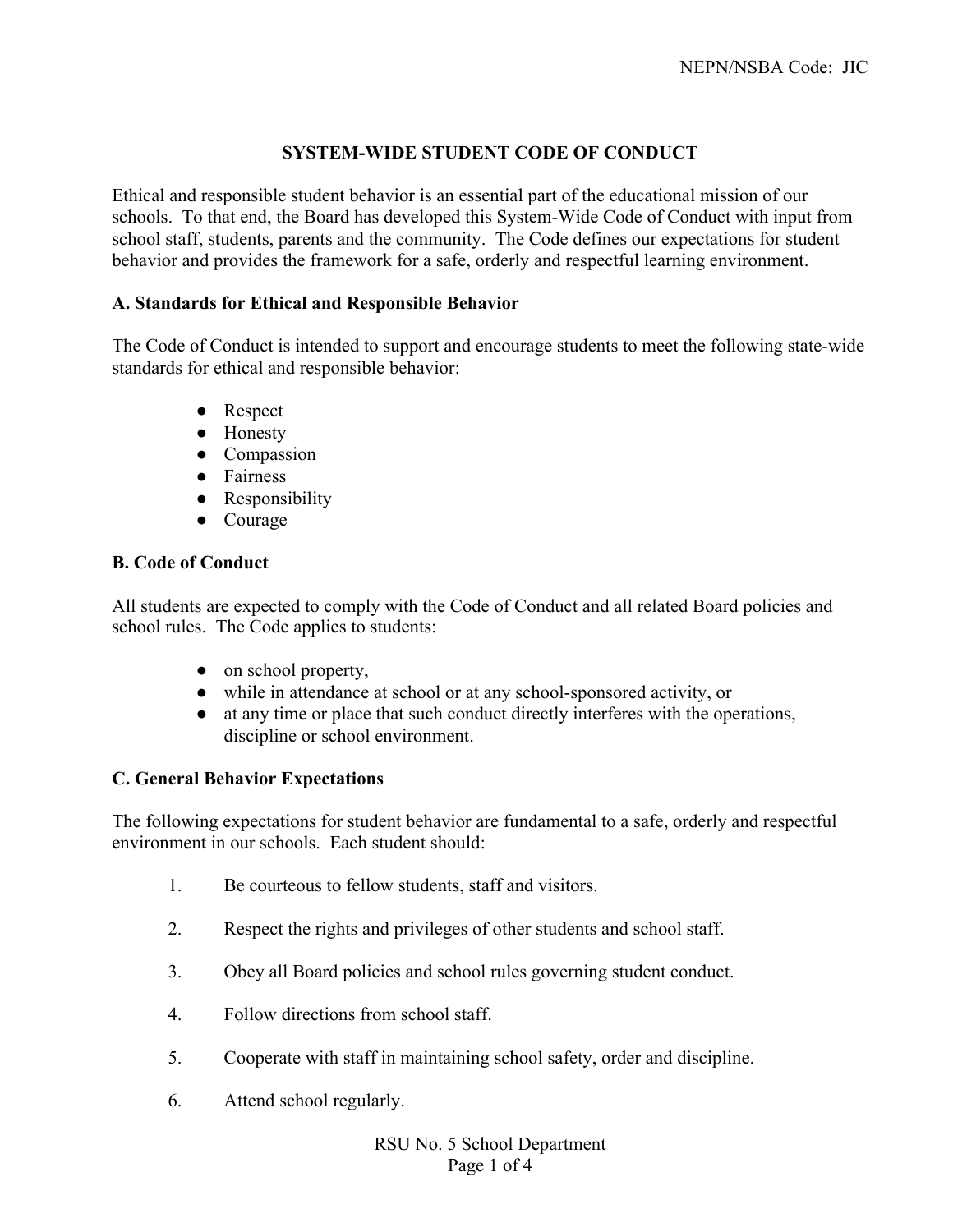- 7. Meet school standards for dress.
- 8. Respect the property of others, including school property and facilities.
- 9. Refrain from cheating or plagiarizing the work of others.
- 10. Refrain from vulgarity, profanity, obscenity, lewdness, and indecency.

# **D. Discipline**

Violations of the Code of Conduct may result in positive and restorative interventions and/or disciplinary action. Administrators have the discretion to tailor discipline to the facts and circumstances of the particular case. Consequences will range from a verbal warning for minor misconduct up to and including expulsion for the most serious offenses. Behavior that also violates the law may be referred to law enforcement authorities.

# **E. Expectations Related to Policy**

The following lists Board adopted policies related to expectations for student behavior. Students, parents and others should refer to the policies and student handbooks for detailed information about the expectations and consequences.

| Expectations                                       | <b>Related Policies</b>                                                  |
|----------------------------------------------------|--------------------------------------------------------------------------|
| Violence and Threats                               | JICIA Weapons, Violence and School Safety                                |
|                                                    | <b>JICK Bullying</b>                                                     |
|                                                    | <b>EBCC Bomb Threats</b>                                                 |
| Weapons                                            | JICIA Weapons, Violence and School Safety                                |
|                                                    | <b>JICK Bullying</b>                                                     |
| Hazing                                             | <b>ACAD Hazing</b>                                                       |
| Discrimination and Harassment/Sexual<br>Harassment | AC Non-Discrimination/Equal Opportunity and<br><b>Affirmative Action</b> |
|                                                    | ACAA Harassment and Sexual Harassment of Students                        |
| <b>Bullying</b>                                    | JICIA Weapons, Violence and School Safety                                |
|                                                    | <b>JICK Bullying</b>                                                     |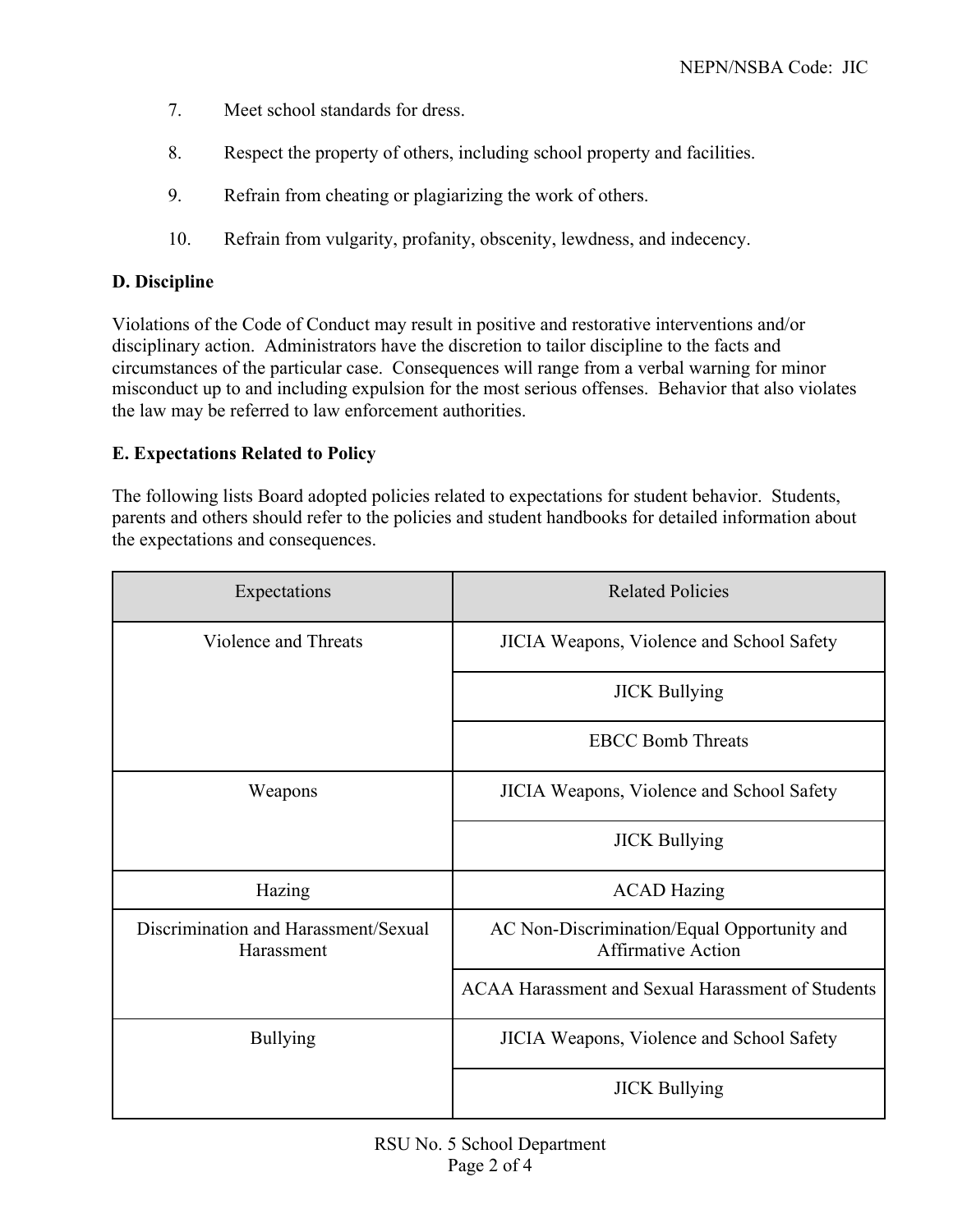| Drug and Alcohol Use           | <b>JICH Drug and Alcohol Use by Students</b>                          |
|--------------------------------|-----------------------------------------------------------------------|
| Tobacco Use and Vaping         | ADC Tobacco Use and Possession                                        |
| <b>Conduct on School Buses</b> | <b>JICC Student Conduct on School Buses</b>                           |
| Technology/Internet Use        | <b>IJNDB</b> Student Technology, Internet Use, and Internet<br>Safety |

## **F. Athletic/Co-Curricular Activities**

Students must follow all RSU No. 5 Board policies and school rules while participating in athletics and co-curricular activities. Students who violate policies and rules may be subject to suspension or removal from the team/activity as well as additional disciplinary action under applicable Board policies and/or school rules.

#### **G. Removal of Disruptive/Violent/Threatening Students**

- 1. Students who are disruptive, violent or threatening death or bodily harm to others may be removed from classrooms, school buses, or other school property when necessary to maintain order and safety. The staff member who orders the student removed should arrange to have the student escorted to the office or other designated location.
- 2. If a student does not comply with a staff member's order to leave, the staff member will contact an administrator, or, if not available, another trained staff member, who shall respond promptly.
- 3. Staff members should not use physical force or restraint, except to the minimum extent necessary to protect any person from imminent physical harm. Staff members are not required to take action that puts them at risk of serious injury.
- 4. The responding administrator will take appropriate action. If the student fails to obey verbal directions, force or restraint may be used only to the minimum extent necessary to protect any person from imminent physical harm or to quell a disturbance. Whenever practicable, law enforcement should be called to restrain or physically remove the non-compliant student. The administrator may invoke the school unit's crisis response plan if appropriate.

#### **H. Special Services**

1. **Referral.** In some cases, a student may be referred for a special education evaluation. The school unit has adopted policies and procedures for determining when a student shall be referred for special services.